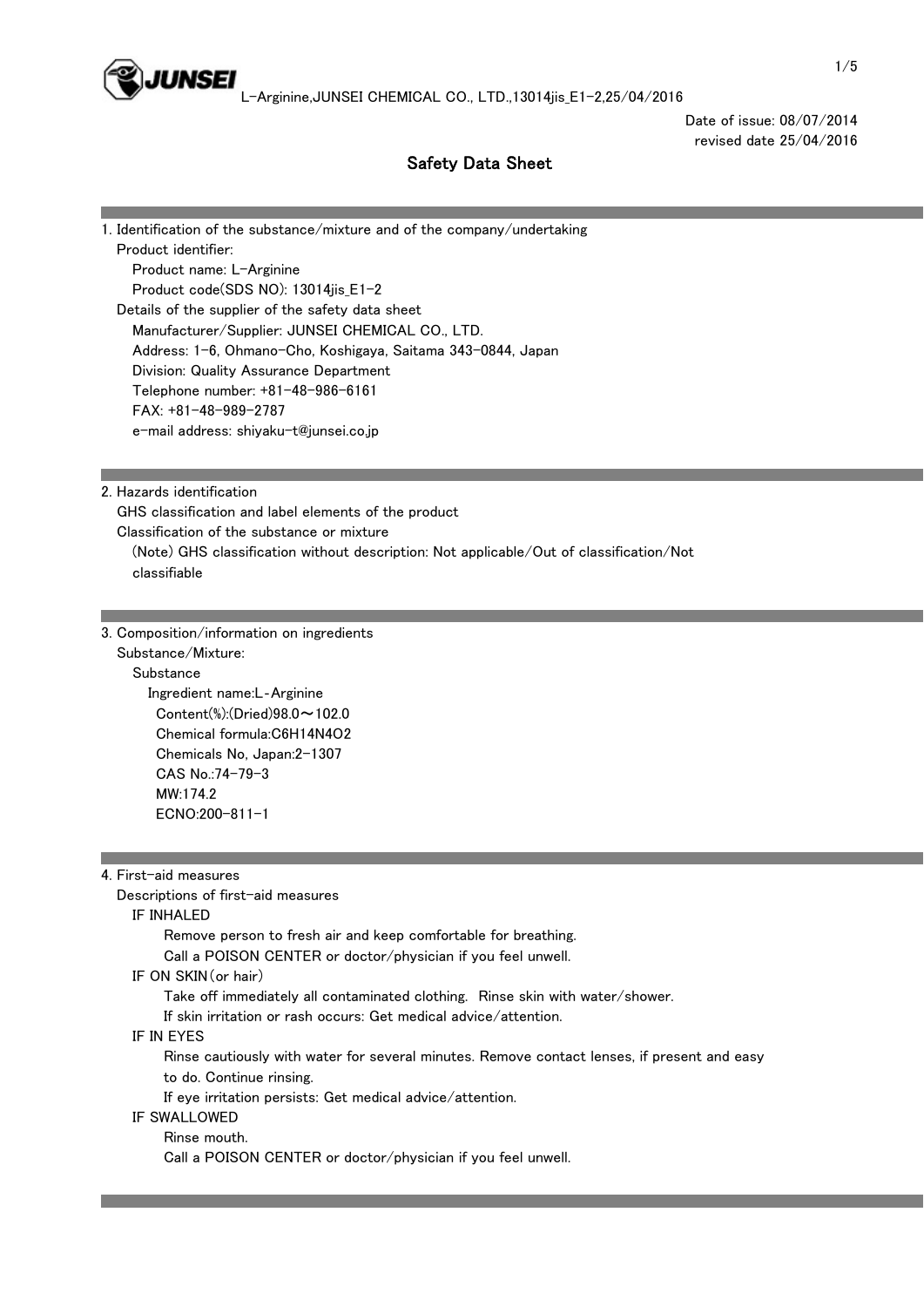

## 5. Fire-fighting measures

#### Extinguishing media

- Suitable extinguishing media
	- Use appropriate extinguishing media suitable for surrounding facilities.

#### Specific hazards arising from the substance or mixture

- Containers may explode when heated.
- Fire may produce irritating, corrosive and/or toxic gases.

## Advice for firefighters

Specific fire-fighting measures

Evacuate non-essential personnel to safe area.

- Special protective equipment and precautions for fire-fighters
	- Wear fire/flame resistant/retardant clothing.
	- Wear protective gloves/protective clothing/eye protection/face protection.
	- Firefighters should wear self-contained breathing apparatus with full face peace operated
	- positive pressure mode.

## 6. Accidental release measures

- Personnel precautions, protective equipment and emergency procedures Ventilate area after material pick up is complete.
	- Wear proper protective equipment.
- Environmental precautions
	- Avoid release to the rivers, lakes, ocean, groundwater.
- Methods and materials for containment and cleaning up
	- Sweep up, place in a bag and hold for waste disposal.
- Preventive measures for secondary accident
	- Collect spillage.

## 7. Handling and storage

| Precautions for safe handling                                      |
|--------------------------------------------------------------------|
| Preventive measures                                                |
| (Protective measures against fire & explosion)                     |
| Keep away from heat/sparks/open flames/hot surfaces. - No smoking. |
| Exhaust/ventilator                                                 |
| Exhaust/ventilator should be available.                            |
| Safety treatments                                                  |
| Avoid contact with skin.                                           |
| Avoid contact with eyes.                                           |
| Avoid breathing dust, vapor, mist, or gas.                         |
| Safety Measures/Incompatibility                                    |
| Wear protective gloves, protective clothing or face protection.    |
| Use personal protective equipment as required.                     |
| When using do not eat, drink or smoke.                             |
| Conditions for safe storage, including any incompatibilities       |
| Recommendation for storage                                         |
| Store in a well-ventilated place. Keep container tightly closed.   |
| Keep cool. Protect from sunlight.                                  |

8. Exposure controls/personal protection

## Exposure controls

- Appropriate engineering controls
	- Do not use in areas without adequate ventilation.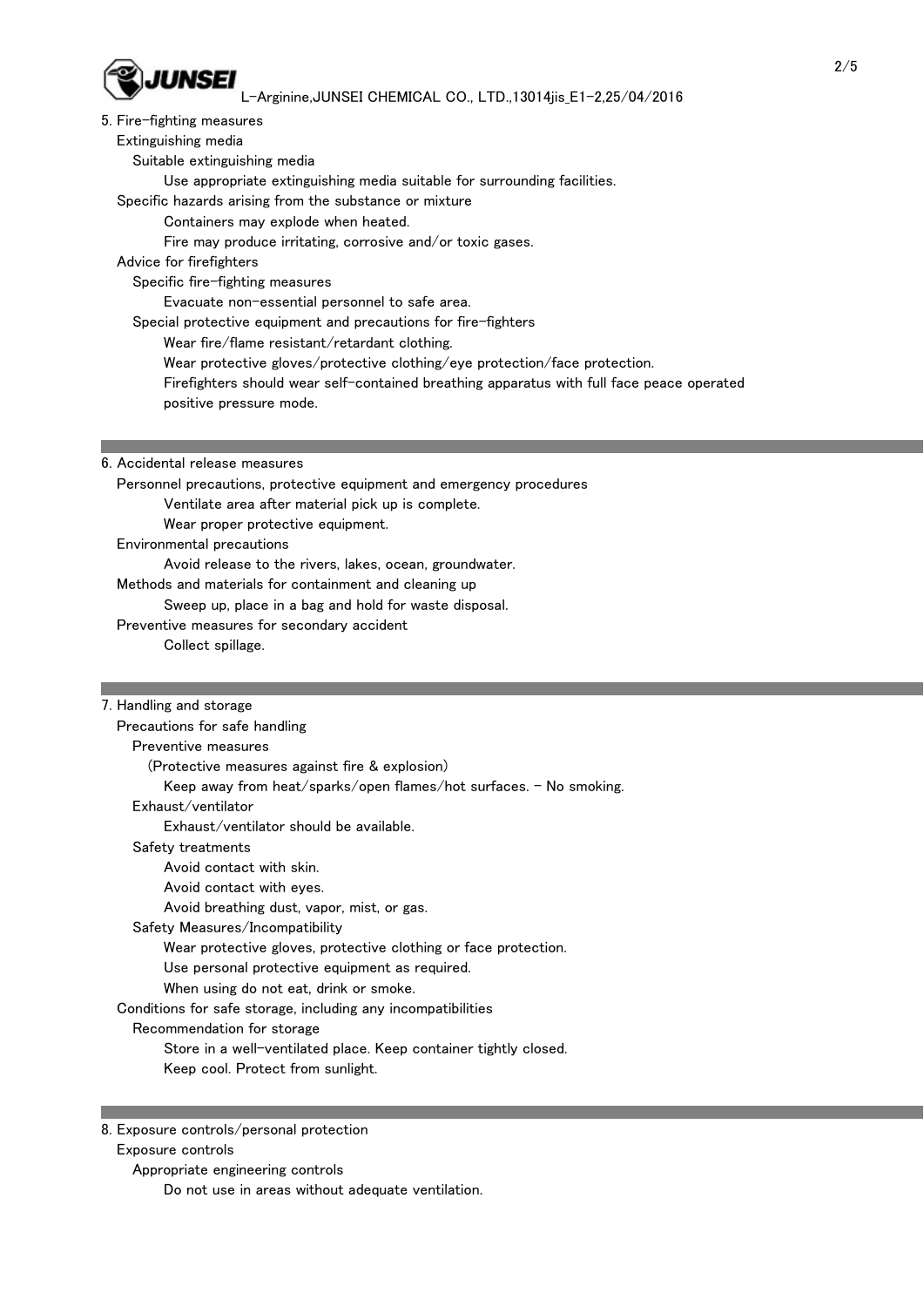

 Eye wash station should be available. Washing facilities should be available. Individual protection measures Respiratory protection Wear respiratory protection. Hand protection Wear protective gloves. Eye protection Wear eye/face protection.

9. Physical and Chemical Properties

 Information on basic physical and chemical properties Physical properties Appearance: Crystalline powder Color: White Odor: Faint odour pH: ca. 11.4 (100g/L, 20℃) Phase change temperature Initial Boiling Point/Boiling point data N.A. Melting point/Freezing point: 244℃ Decomposition temperature: 244℃ Flash point data N.A. Auto-ignition temperature data N.A. Explosive properties data N.A. Vapor pressure data N.A. Vapor density data N.A. Specific gravity/Density data N.A. **Solubility**  Solubility in water: 182g/liter(25℃) n-Octanol /water partition coefficient: log Pow-4.2

10. Stability and Reactivity Chemical stability Stable under normal storage/handling conditions. Conditions to avoid Contact with incompatible materials. Open flames. Heat. Incompatible materials Acids, Strong oxidizing agents Hazardous decomposition products Carbon oxides, Nitrogen oxides

11. Toxicological Information Information on toxicological effects No Acute toxicity data available No Irritant properties data available No Allergenic and sensitizing effects data available No Mutagenic effects data available No Carcinogenic effects data available No Teratogenic effects data available No reproductive toxicity data available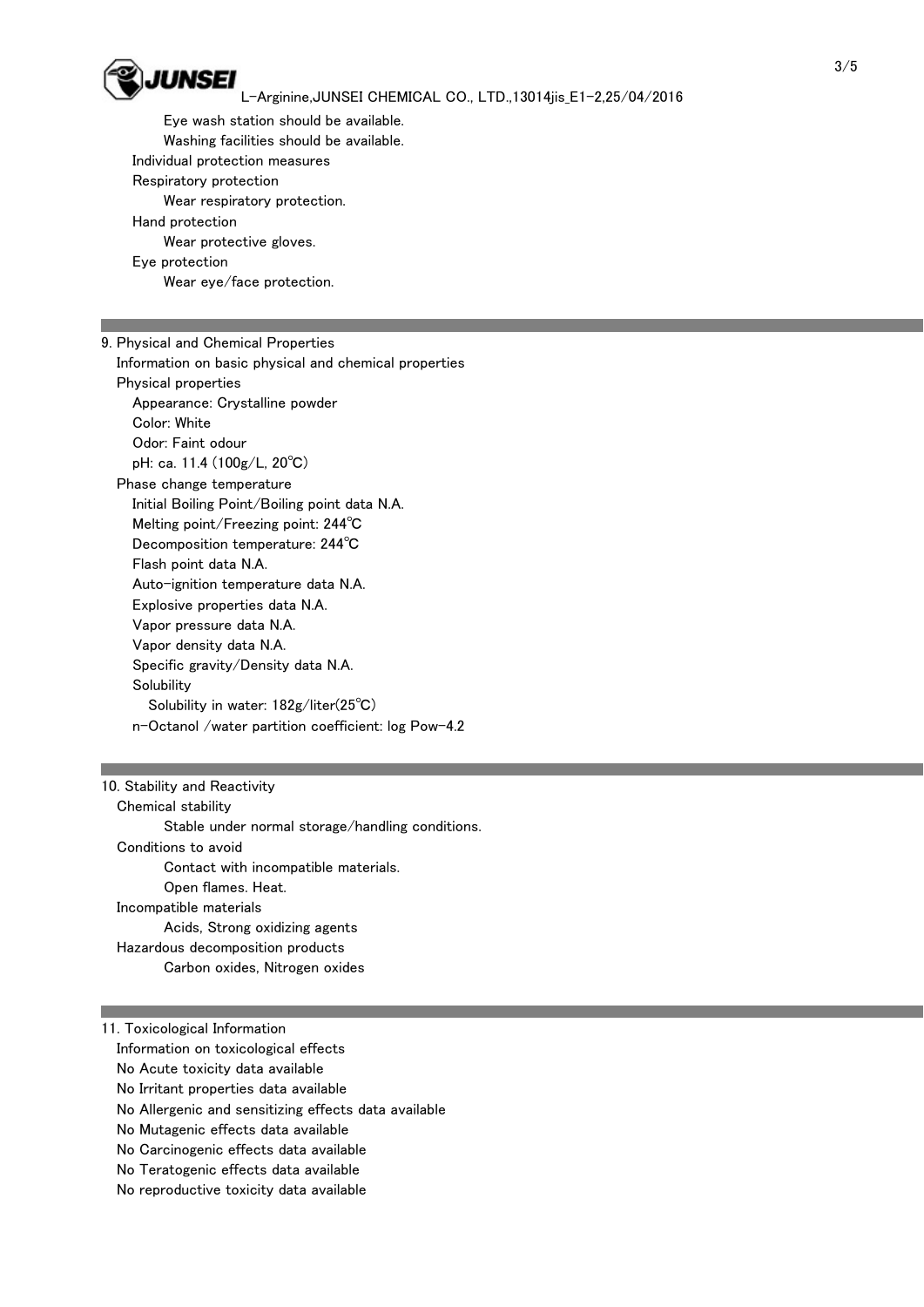

 No STOT-single/repeated exposure data available No Aspiration hazard data available

12. Ecological Information **Toxicity**  No Aquatic toxicity data available Water solubility 182g/L(25℃)(PHYSPROP Database) Persistence and degradability BOD(NH3)\_Degradation : 60% (Registered chemicals data check & review, Japan) Bioaccumulative potential log Pow= -4.2(PHYSPROP Database)

## 13. Disposal considerations

#### Waste treatment methods

Dispose of contents/container in accordance with local/national regulation.

14. Transport Information UN No, UN CLASS Not applicable to UN NO.

#### 15. Regulatory Information

 Safety, health and environmental regulations/legislation specific for the substance or mixture US major regulations

**TSCA** 

L‐Arginine

Other regulatory information

 We are not able to check up the regulatory information in regard to the substances in your country or region, therefore, we request this matter would be filled by your responsibility. Regulatory information with regard to this substance in your country or in your region should be examined by your own responsibility.

 Ensure this material in compliance with federal requirements and ensure conformity to local regulations.

#### 16. Other information

The product is not applicable to GHS classifications.

Reference Book

 Globally Harmonized System of classification and labelling of chemicals, (5th ed., 2013), UN Recommendations on the TRANSPORT OF DANGEROUS GOODS 18th edit., 2013 UN Classification, labelling and packaging of substances and mixtures (table3-1 ECNO6182012) 2012 EMERGENCY RESPONSE GUIDEBOOK(US DOT)

2015 TLVs and BEIs. (ACGIH)

http://monographs.iarc.fr/ENG/Classification/index.php

Supplier's data/information

 Chemical Risk Information Platform (CHRIP)(NITE) http://www.safe.nite.go.jp/japan/db.html GHS Classification Guidance for Enterprises 2013 Revised Edition (August, 2013,METI)

## General Disclaimer

 This information contained in this data sheet represents the best information currently available to us. However, no warranty is made with respect to its completeness and we